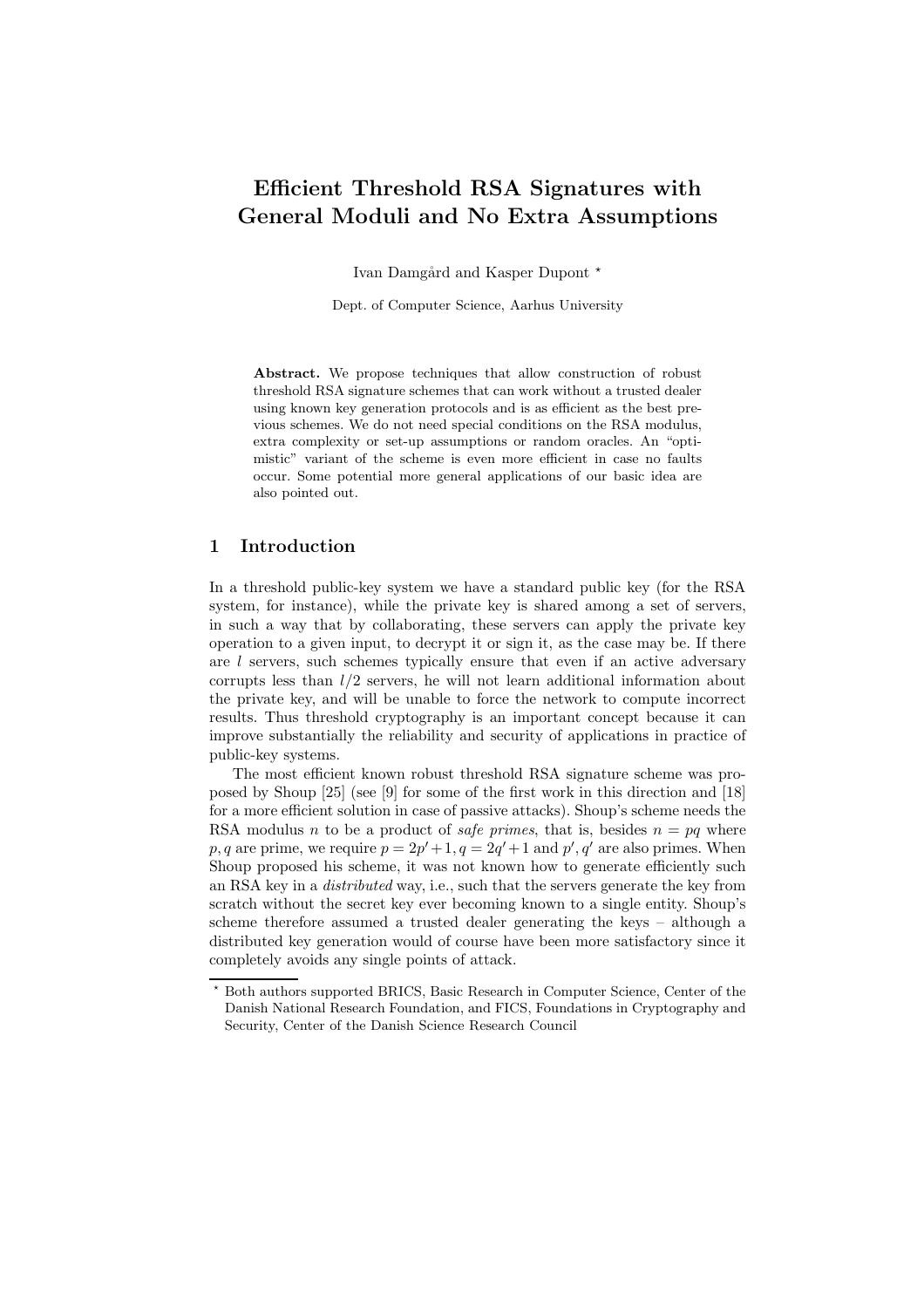It was already known how to generate general (random) RSA keys via a distributed protocol [2, 10], but such keys are safe prime products with only negligible probability. Later, in [1], Algesheimer, Camenisch and Shoup propose a RSA key generation protocol that can also generate safe prime products in a reasonable amount of time, in the sense that their method will be much faster than employing generic multiparty computation methods.

Despite this result, there are good reasons for considering threshold RSA schemes that can use general RSA keys: we do not know if there are infinitely many safe primes, and in any case, safe prime products constitute a small fraction of the possible RSA keys. Thus it could in principle be the case that safe prime products are easy to factor, while the general RSA assumption is still true. We stress that nothing is known to suggest that this is the case, but in general most experts agree that the most sound approach is to use RSA keys with as few special constraints as possible. Furthermore, generating safe primes is slower than generating random primes, simply because there are so few of them: to generate a random k-bit prime, we need to examine  $O(k)$  candidates before finding a prime, but (from heuristic arguments) we need  $O(k^2)$  candidates before finding a safe prime. Most candidates can be ruled out using trial division, so the extra cost for safe primes may not be so significant in a traditional scenario where a single party generates keys. But it is much more painful in a distributed key generation protocol, since here even a simple trial division costs communication.

It is in fact possible to use more general RSA moduli: in [8], Damgård and Koprowski propose a threshold RSA scheme which is as efficient as Shoup's and which can use a much more general class of moduli. However, this comes at the expense an extra and non-standard intractability assumptions, on top of the basic RSA assumption (which is of course necessary). Independently, Fouque and Stern [14] suggested a different approach that is based only on the RSA assumption, but is significantly less efficient than [25, 8]. All these schemes need the random oracles to make the signing protocol be non-interactive. One can do without them at the expense of extra interaction, but doing it in a constant number of rounds requires extra set-up assumptions.

More recently, Cramer and Damgård propose a technique known as secret-key zero-knowledge[5]. They suggest applying this to threshold RSA, this way one obtains non-interactive protocols without random oracles. On the other hand, the modulus is restricted in the same way as for Shoup's scheme and extra key set-up assumptions are needed.

In this paper, we propose new threshold RSA schemes which are as efficient as [25, 8], they do not need the extra intractability assumptions introduced in [8], nor extra key set-up assumptions. To understand how this is possible, recall that in virtually any proposed threshold RSA scheme, each server must contribute a partial result computed from its own share of the private key, plus it must prove in zero-knowledge to the client requesting the signature that this partial result is correct. We then observe that a minor change in the algorithm that computes the signature from all contributions allows us to make do with a much larger (nonnegligible) error probability for the zero-knowledge proofs. This is a very generic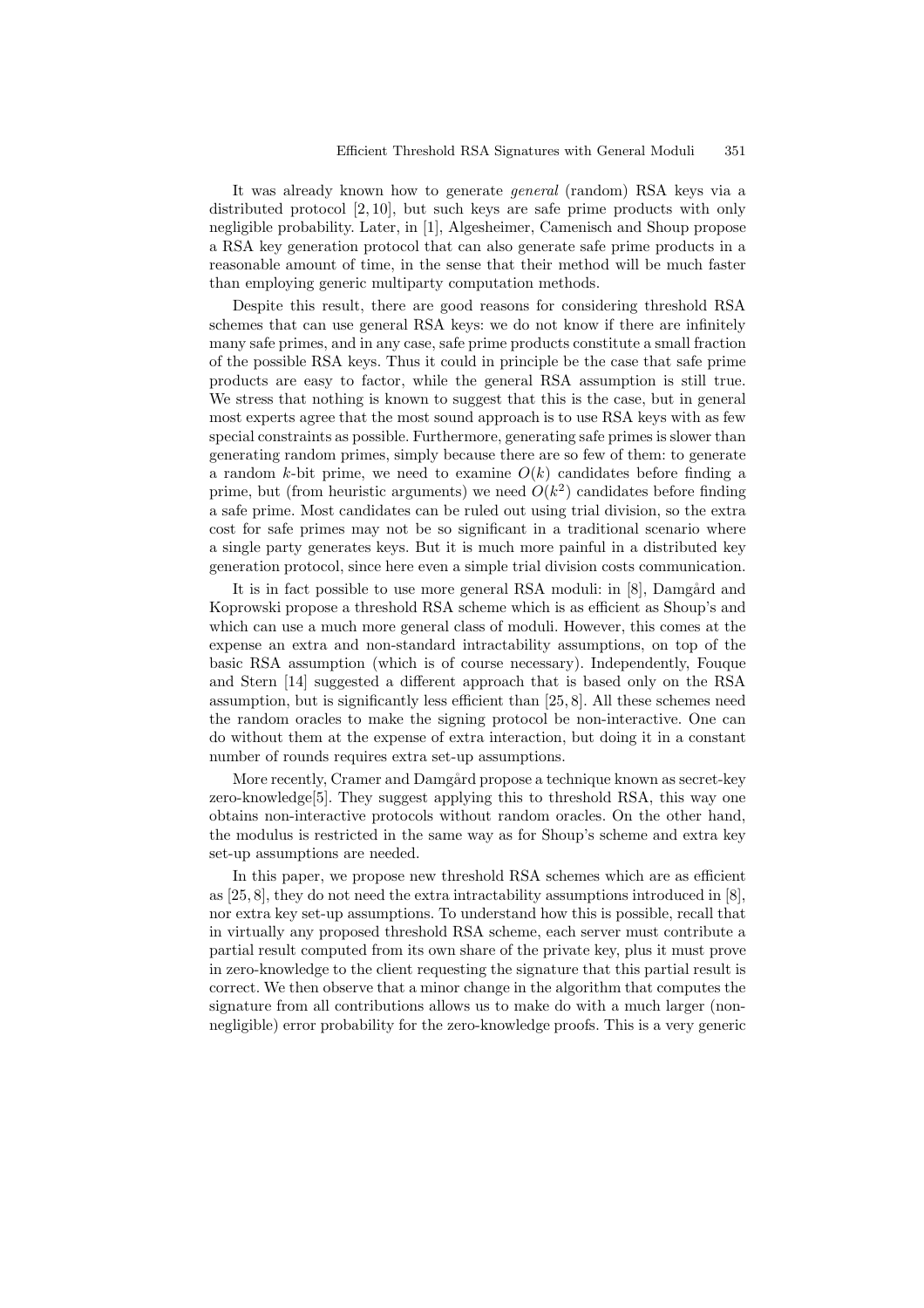idea that can be applied to most known threshold RSA schemes. Now, since the restrictions on the RSA moduli in previous schemes were typically nedeed to have a negligible error probability, we no longer need these restrictions.

Working out the details of this can be more or less straightforward, depending on which of the previous RSA schemes we start from. For instance, if we start from Shoup's scheme, there are indeed a few technicalities to sort out, and we do this in detail in the last part of the paper. Since we want to avoid random oracles and extra set-up assumptions, we cannot get a protocol that is always non-interactive, but we can get one that requires at most 3 moves, and only 1 if servers behave correctly (as they would most of the time in practice). Note that this would not have been possible if we had used zero-knowledge proofs in the standard way. In any case, the total communication and computational complexity is comparable to that of [25, 8]. Our schemes comes in several variants:

- The most efficient variant can be proved secure, based on an assumption that implies the RSA assumption. We conjecture that they are in fact equivalent (and we can prove this in the random oracle model). The modulus  $n = pq$ must satisfy that  $(p-1)/2$ ,  $(q-1)/2$  have no prime factors smaller than  $3t^2$ , where t is the maximal number of corrupted severs.
- A slightly more complex version that is slower than the basic one by a constant factor, but can be proved secure under the RSA assumption. It uses the same clas of moduli as the basic one.
- $-$  A variant that can use *any* RSA modulus and is secure under the RSA assumption. Its complexity is higher than the basic one by a factor of  $\log_2 3+$  $2\log_2 t$  – in practice, this is usually a rather small price to pay.

In the last section of the paper, we point out some more general applications of our basic idea, in particular, any threshold signature scheme, but also threshold cryptosystems based on polynomial secret sharing could benefit from our technique.

# 2 Model

Here we describe the model for threshold signature schemes we use, rather informally, due to space limitations. In the type of schemes we consider there are  $l$ servers and one *client*. In the *generation phase* on input a security parameter  $k$ the public key pk and secret key shares  $s_1, ..., s_l$  are created, where  $s_i$  belongs to server number *i*. There is a *signing protocol* defined for the servers and the client, which takes a message M as input and outputs (publically) a signature  $\sigma^{-1}$ . Finally, there is a *verification predicate*  $V$ , which is efficiently computable, takes pk, message M and signature  $\sigma$  as inputs, and returns accept or reject. Both

 $1$  Thus, we are in fact asuming (as usual in threshold signature schemes) that the client and servers agree on which message is to be signed. In practice, the implementation or application will have to ensure this. This is reflected in the model by not allowing the adversary to send inconsistent signing requests to servers, even if the client is corrupted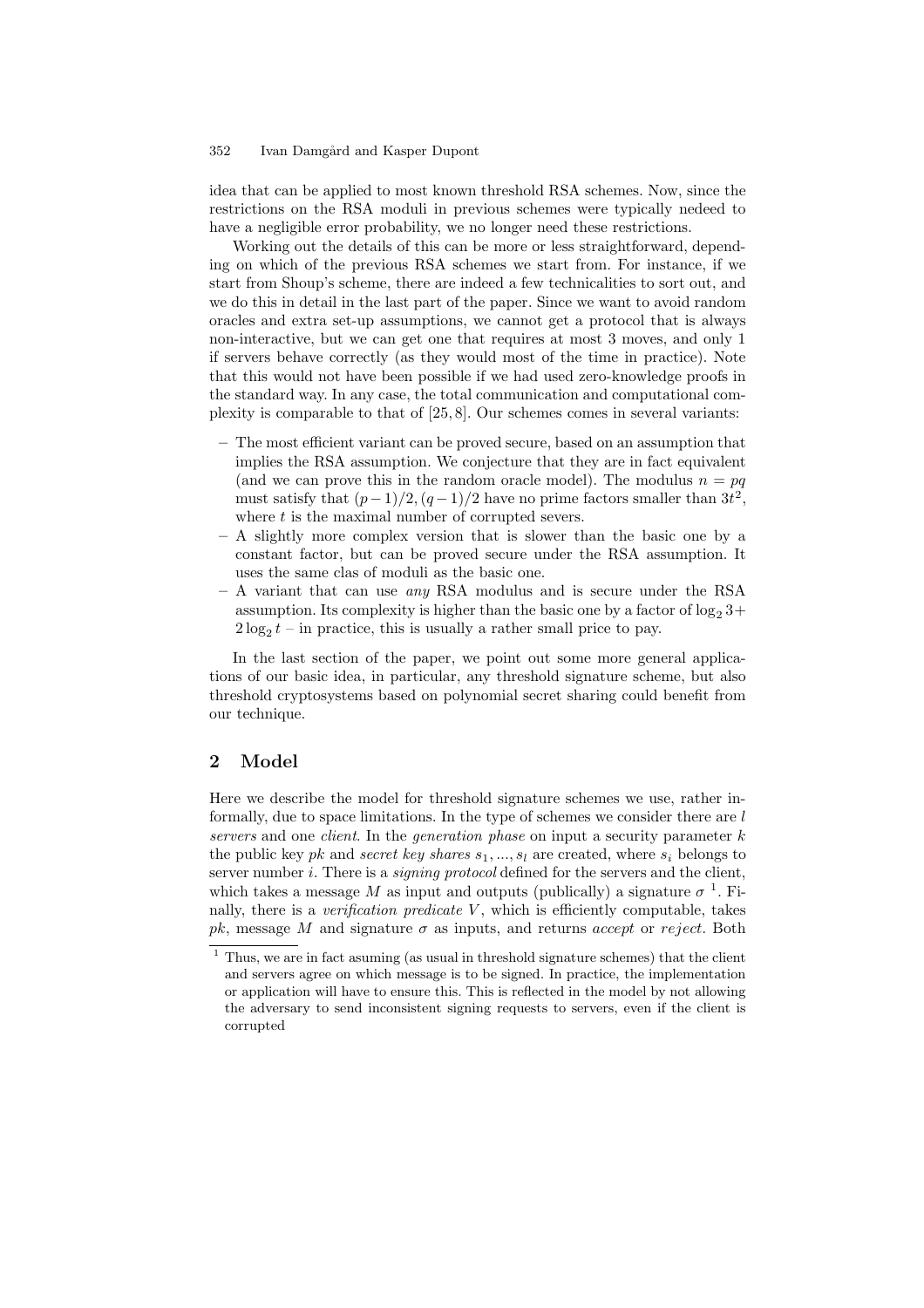the signing protocol and the verification predicate may make use of a random oracle (although most of the schemes we consider here do not).

To define security, we assume a polynomially bounded static and active adversary A, who corrupts initially  $t < l/2$  of the l servers, and possibly the client. Thus, the adversary always learns  $pk$  and the  $s_i$ 's of corrupted servers. As the adversary's algorithm is executed, he may issue two types of requests:

- $-$  An *oracle request*, where he queries the random oracle used, he is then given the oracle's answer to the query he specified. Of course, this is only relevant if the protocol uses a random oracle.
- $-$  A signature request, where the adversary specifies a message  $M$ . This causes the signing protocol to be executed on input  $M$ , where the adversary controls the behaviour of corrupted servers and of the client if he is corrupt. The adversary will of course see whatever information is made public by honest servers.

At the end, A outputs a message  $M_0$  and a signature  $\sigma_0$ .

We say the scheme is secure if the following two conditions hold for any adversary A:

- Robustness: If the client is honest, each signature request results in the client computing a correct signature on M in expected polynomial time.
- **Unforgeability:** The following happens with probability negligible in  $k$ : A outputs  $M_0$ ,  $\sigma_0$  such that  $M_0$  was not used in a previous signature request, and  $V(pk, M_0, \sigma_0) = accept$

## 3 Some observations on error probabilities

Our first observations can be understood without bothering about the lower level details of threshold RSA schemes. So assume we start from the schemes of [25] or [8] which on a high level are completely similar: we are given as RSA public key  $n, e$ , and each of the l servers hold a share of the private key,  $s_i$  for the i'th server. In addition, there are some public verification keys, a global one  $v$  and a special verification key  $v_i$  for each server. These are used to verify that servers behave correctly. It is assumed that an adversary may initially corrupt up to  $t < l/2$  servers and make them behave as he likes.

Given an input  $x$  to sign. We assume that  $x$  is the message as it looks after possible hashing and padding, so that the purpose is simply to compute the correct RSA root of  $x$ . We denote by  $H$  whatever process that leads from the actual message M to x, so that  $x = H(M)$ . Now, server i computes a signature share  $x_i$ , and gives a zero-knowledge proof  $proof_i$ , that  $x_i$  was correctly computed. Now, computing the signature takes place in two steps: First we discard all  $x_i$ corresponding to proofs that were rejected, leaving a set  $\{x_i | i \in S_0\}$  of signature shares, where  $S_0 = \{i \mid proof_i$  was accepted. We have  $|S_0| \geq t+1$ , since at least  $t + 1$  servers are honest. Second, we run an algorithm *Combine* on inputs  ${x_i | i \in S_0}, m, n, e$  which is guaranteed to output the correct signature on m,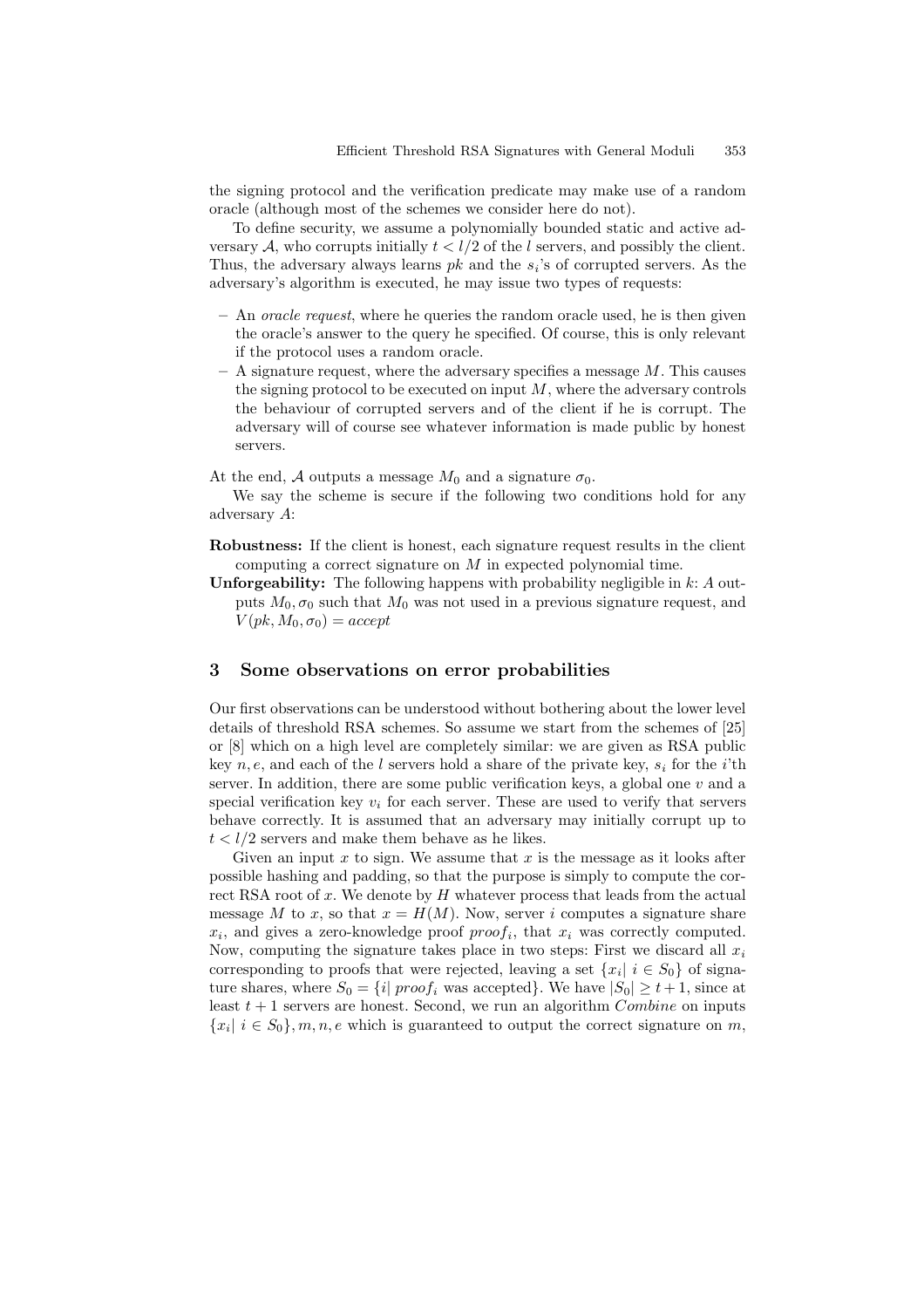if  $|S_0| \geq t+1$  and all shares in  $\{x_i | i \in S_0\}$  are correct. This last condition is satisfied except with negligible probability since in [8, 25] the proofs are designed such that the adversary can give an acceptable proof for an incorrect  $x_i$  with only negligible probability.

Now, an initial observation – first made in  $[23]$  – is that since one can always verify if the output from  $R$  is correct, one can always compute the signature, even if no proofs were available:

 $-$  For every subset  $S \subset \{1, 2, ..., l\}$  of size  $t + 1$ , do: Compute  $sig := R(\{x_i | i \in$  $S$ ,  $m, n, e$ ). If sig is a correct signature on m w.r.t. public key n, e, output sig and stop.

The problem with this algorithm is of course that it is inefficient for large  $l, t$ , in fact it takes exponential time in l, if  $t \approx l/2$  because there are exponentially many subsets to try, so this may be unpleasant already for moderately large  $t, l$ .

However, a similar idea might still work, if we first use the proofs to reduce the number of incorrect signature shares from  $t$  down to something "sufficiently close" to 0. Our main point is that this can be done, even if there is a nonnegligible chance of giving an acceptable proof for a bad signature share. We do the following:

#### Algorithm Extended-Combine

- For all  $i = 1..l$  receive signature share  $x_i$  from server i, and let server i give a proof *proof<sub>i</sub>* that  $x_i$  is correct. Let  $S_0 = \{i | proof_i$  was accepted.
- For every subset  $S \subset S_0$  of size  $t + 1$ , do: Compute  $sig := Combine({x_i | i \in \mathbb{R}^n})$  $S$ ,  $m, n, e$ , where *Combine* is the algorithm mentioned above. If sig is a correct signature on m w.r.t. public key  $n, e$ , output sig and stop.

Assume a worst case situation, where t is maximal, so that we have only  $t+1$ honest servers, and furthermore all corrupt servers supply incorrect signature shares. Let  $p(t)$  be the soundness error for the interactive proofs that servers use to prove correctness of signature shares. In other words, if a signature share  $x_i$  is incorrect, then the proof given by server i is accepted with probability at most  $p(t)$  (we assume we can control this error probability so that it is some function of t). Then, for any  $i \in \{0, 1, ..., t\}$ , the probability that i of the t proofs for incorrect signature schares are accepted is at most  $\binom{t}{i} p(t)^i (1 - p(t))^{t-i}$ . If i proofs are accepted,  $S_0$  contains  $t + 1 + i$  signature shares, and we need to find the subset of size  $t+1$  corresponding to the  $t+1$  correct signature shares. Hence, the expected time spent to compute the signature using the algorithm sketched above is proportional to (at most)

$$
E(t) := \sum_{i=0}^{t} {t+1+i \choose t+1} {t \choose i} p(t)^{i} (1-p(t))^{t-i}
$$

**Lemma 1.** If  $p(t) \leq 1/ct^2$  for some constant  $c > 2$ , then (as a function of l and and t), the expected number of subsets tested by  $Extended - Combine$  is in  $O(1)$ .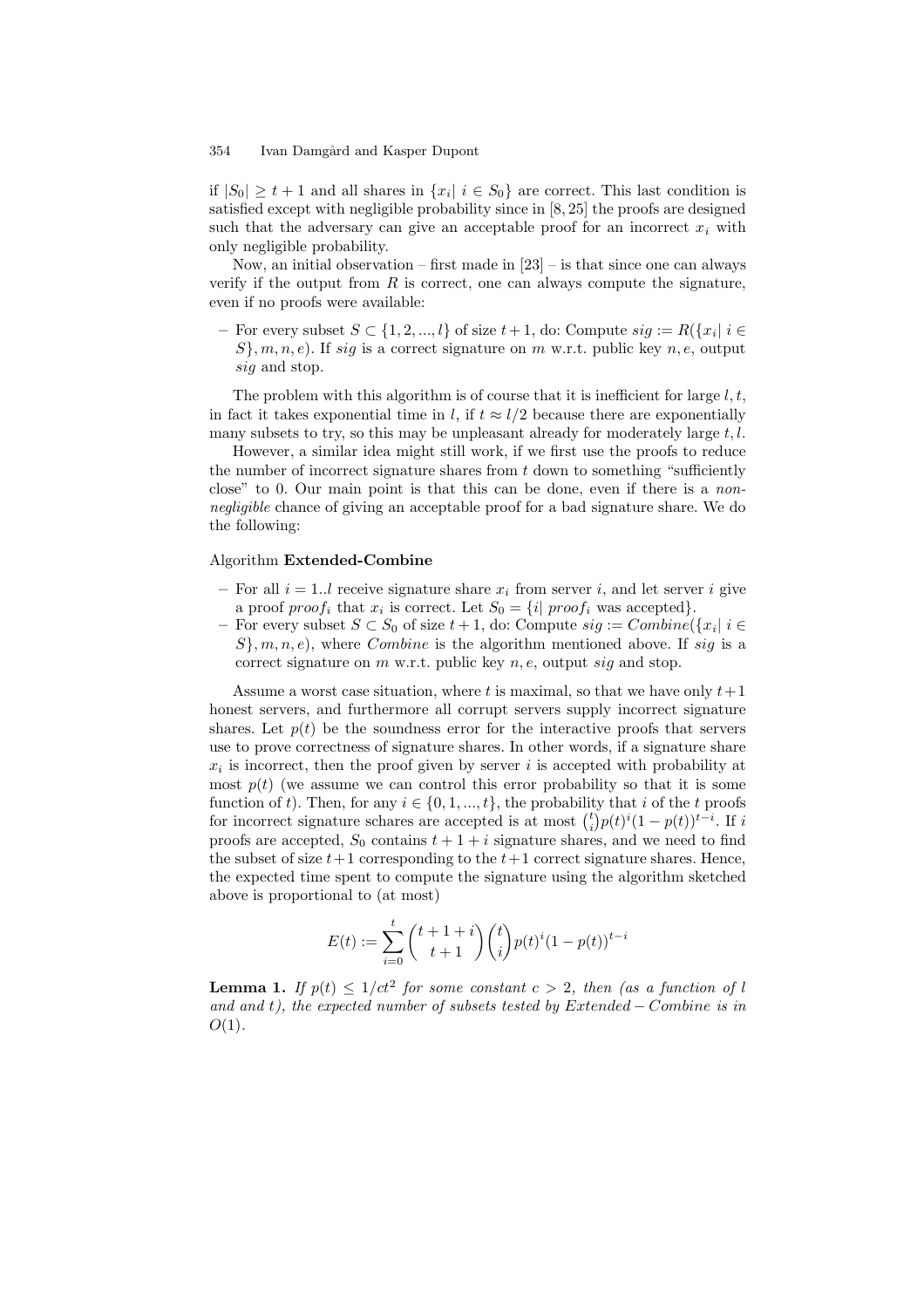*Proof.* It is sufficient to show that  $E(t)$  is in  $O(1)$ . Choose a c' such that 2 <  $c' < c$ , then for any  $t > 1/(c'-2)$ :

$$
E(t) = \sum_{i=0}^{t} {t+1+i \choose t+1} {t \choose i} p(t)^{i} (1-p(t))^{t-i}
$$
 (1)

$$
\leq \sum_{i=0}^{t} {t+1+i \choose t+1} {t \choose i} p(t)^{i} \tag{2}
$$

$$
\leq \sum_{i=0}^{t} (t+1+i)^{i} t^{i} p(t)^{i}
$$
\n(3)

$$
\leq \sum_{i=0}^{t} (c't)^{i} t^{i} p(t)^{i} \tag{4}
$$

$$
=\sum_{i=0}^{t} (c't^2 p(t))^i
$$
\n(5)

$$
\leq \sum_{i=0}^{t} \left(c't^2 \frac{1}{ct^2}\right)^i \tag{6}
$$

$$
=\sum_{i=0}^{t} \left(\frac{c'}{c}\right)^{i} \tag{7}
$$

$$
=\frac{1-(c'/c)^{t+1}}{1-c'/c}
$$
\n(8)

$$
\leq \frac{1}{1 - c'/c} \tag{9}
$$

In (3) we use the fact that  $\binom{a}{b} \leq a^b$ . In (4) we use the assumption about t and the fact  $i \leq t$ . In (6) we use the assumption about  $p(t)$  In (8) we use the well known formula  $\sum_{i=0}^{n} x^{i} = \frac{1-x^{n+1}}{1-x}$  $\frac{-x^{n+1}}{1-x}$  for  $x \neq 1$ .

We remark that concrete caluations suggest that it may be possible to prove this lemma assuming  $p(t) \leq 1/ct^a$  for a slightly smaller than 2, but that  $a = 1$ would not work.

# 4 A threshold RSA scheme

The scheme we describe in this section follows to a large extent the approach of [8, 25]. The new ingredient is the way in which signatures shares are verified, where we use the observations we made in the previous section. Concretely, this means that the zero-knowledge proofs given for correctness of signature shares are interactive, using 3 moves. But on the other hand, since we can make do with a non-negligible soundness error, we only need short random challenges from the verifier, and this means that the proofs can be shown to be zero-knowledge and sound in the standard model without using random oracles.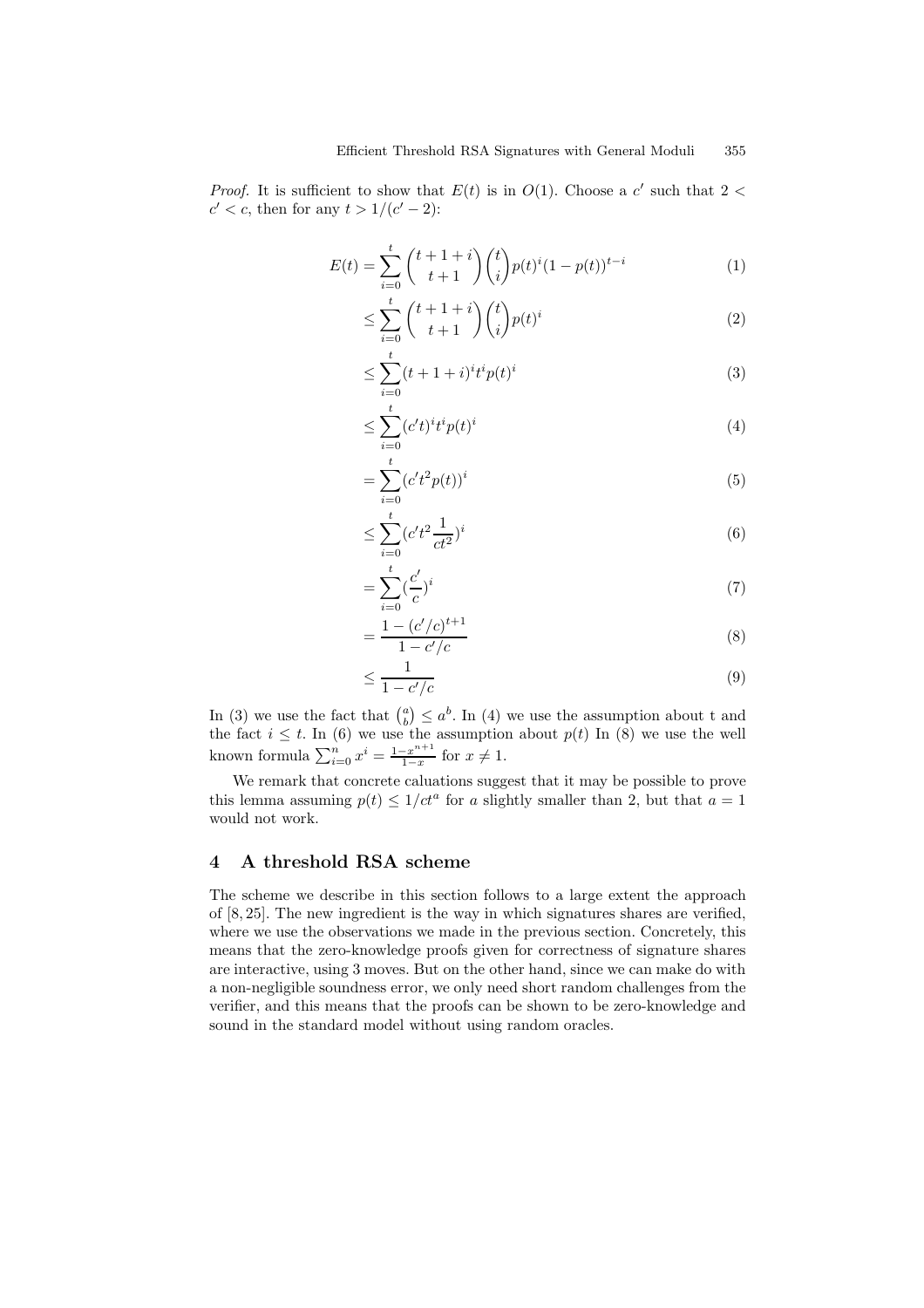#### 4.1 Key Set-up

We describe here the setup of keys as a trusted dealer  $D$  would do it. However, this dealer can be replaced by any of the known distributed RSA key generation protocols. Using a particular such protocol may affect slightly the way the secret sharing of the secret exponent is done (see below). Any such change can easily be accomodated, however.

- 1. D chooses a k-bit RSA modulus  $n = pq$  where the primes p, q satisfy that  $(p-1)/2$ ,  $(q-1)/2$  have no prime factors less than  $3t<sup>2</sup>$ , where t is the maximal number of corrupted servers we want to tolerate. Let l be the total number of servers, and  $\Delta = l!$ . In addition,  $\phi(n)$  must be prime to the public exponent e, which must be a prime such that  $e > l$ . We set  $d = e^{-1} \mod \phi(n)$ .
- 2. D chooses a random polynomial  $f(x)$  of degree at most t with integer coefficients, such that  $f(0) = d$ ;

$$
f(x) = d + c_1 x + \dots + c_t x^t
$$

where the  $c_i$ 's are random independent integers chosen from the interval [0.. $\Delta n 2^{t} 2^{L}$ ], where L is a secondary security parameter. The secret share of the *i*'th server is  $s_i = f(i)$ . With the given choice of coefficients, it can be shown that, if we compare the distribution of any  $t$  shares resulting from sharing  $d$  with the one resulting from sharing any other  $d'$ , the statistical distance between the two is at most  $2^{-L}$  [19].

- 3. D chooses a random square v modulo n. For the  $i$ <sup>th</sup> server, the verification key  $v_i$  is  $v_i = v^{\Delta s_i} \mod n$ .
- 4. The public information is now  $n, e, v, v_1, ..., v_l$ , while each server i has  $s_i$  as its private information.

Note that by construction of  $n$ , any square modulo  $n$  has order not divisible by any prime less than  $3t^2$ .

#### 4.2 An Auxiliary Protocol

Suppose we are given elements in  $Z_n^*, v, w, \alpha, \beta$ . Also given is an integer B of size polynomial in  $k$ , the security parameter. We assume it is guranteed that the orders of  $v, w, \alpha$  and  $\beta$  are not divisible by any prime less than B. Finally, a prover P is given an integer s such that  $v^s = w \mod n$ , and now P wants to convince us that  $\alpha^s = \beta \mod n$ . We use the following variant of a standard protocol (a similar protocol was used in [13, 8, 25]):

- 1. P chooses r, a random integer of bitlength  $\log_2(s) + \log_2(B) + L$  and sends  $a = v^r, b = \alpha^r.$
- 2. The verifier chooses a random challenge c, with  $0 \leq c < B$ .
- 3. P replies by sending  $z = r + cs$
- 4. To check the proof, one verifies that  $v^z = aw^c$  and  $\alpha^z = b\beta^c$ .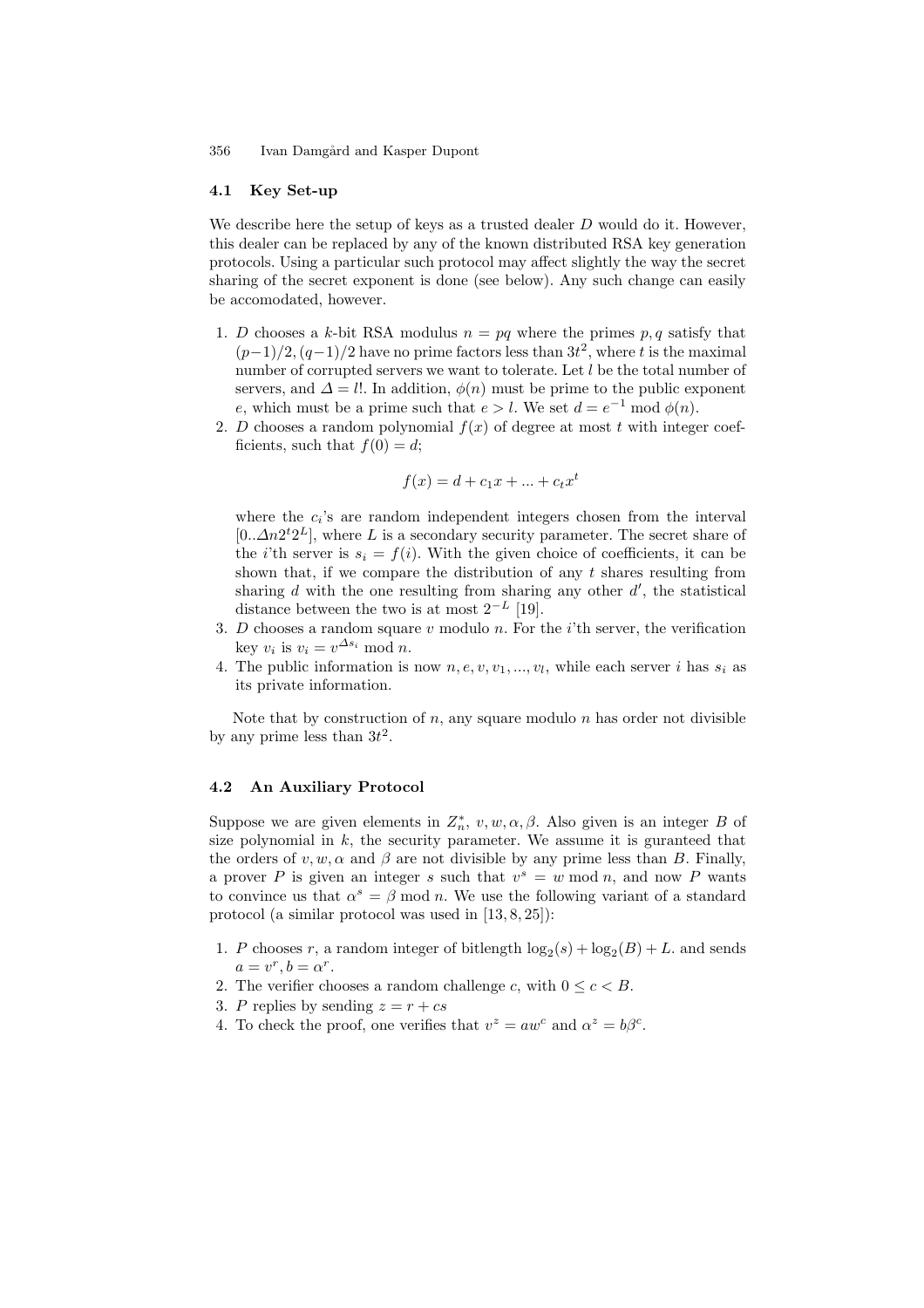It is trivial to see that if  $\alpha^s = \beta$  and P follows the protocol, the verifier will always accept. Moreover, a standard rewinding argument shows that the protocol is statistical zero-knowledge, since the number of challenges is polynomial and  $r$  is chosen to be exponentially (in  $L$ ) larger than cs. For the soundness part, we have the following result, which asserts that if the claim is wrong, then the prover can only have the verifier accept with unusually large probability if he can solve a supposedly hard problem:

**Lemma 2.** Let  $n, v, w, \alpha, \beta, s, B$  be given as described above, and suppose  $\alpha^s \neq$  $\beta$  mod n. Let  $P^*$  be any prover in the above protocol, and fix any set of random  $\text{cions for } P^*$ . If the probability (given these random coins) that the verifier accepts is larger than  $1/B$ , then: using  $P^*$  as oracle, one can easily compute either a  $\mu$ 'th root of v modulo n,  $1 < \mu < B$ , or a multiple of the order of v in  $Z_n^*$ .

Remark 1. A very similar protocol and analysis was presented in [13]. The difference is that here, we are satisfied with a non-negligible error probability and hence we can use small challenges. This is what implies that to break the soundness, the adversary must find a root of  $v$  with "public exponent" in a very small set (between 1 and  $B$ ). We can therefore base security essentially on the standard RSA assumption, rather than the strong RSA assumption as in [13].

*Proof.* The claimed algorithm will simply send all possible challenges to  $P^*$ (rewinding in between) and record all answers. Since the number of possible challenges is  $B$  and the accept probability was larger than  $1/B$ , we must get good answers to at least 2 distinct challenges  $c, c'$ . So we have values  $a, b, c, c', z, z'$  such that  $v^z = aw^c$ ,  $\alpha^z = b\beta^c$ ,  $v^{z'} = aw^{c'}$  and  $\alpha^{z'} = b\beta^{c'}$  (all equations modulo *n*). It follows that

$$
v^{z-z'} = w^{c-c'}, \quad \alpha^{z-z'} = \beta^{c-c'}.
$$

Now, let  $d = gcd(z - z', c - c') < B$ . By assumption on the orders of  $v, w, \alpha, \beta$ 

$$
v^{(z-z')/d} = w^{(c-c')/d}, \quad \alpha^{(z-z')/d} = \beta^{(c-c')/d}.
$$

Now, if  $d < c - c'$ , take integers  $\gamma$ ,  $\delta$  such that  $1 = \gamma(z - z')/d + \delta(c - c')/d$ . Using the relation we just derived, we get:

$$
v = v^{\gamma(z-z')/d + \delta(c-c')/d} = (w^{\gamma}v^{\delta})^{(c-c')/d}
$$

which is, as promised, a non trivial  $\mu$ 'th root of v, where  $\mu = (c - c')/d$ . On the other hand, if  $d = c - c'$ , we have in fact that

$$
v^{(z-z')/(c-c')} = w, \ \alpha^{(z-z')/(c-c')} = \beta.
$$

It must be the case that  $s \neq (z-z')/(c-c')$  since otherwise we get a contradiction with  $\alpha^s \neq \beta$ , so this and  $v^s = w$  implies that the order of v divides  $s - (z$  $z'$ )/ $(c - c')$ .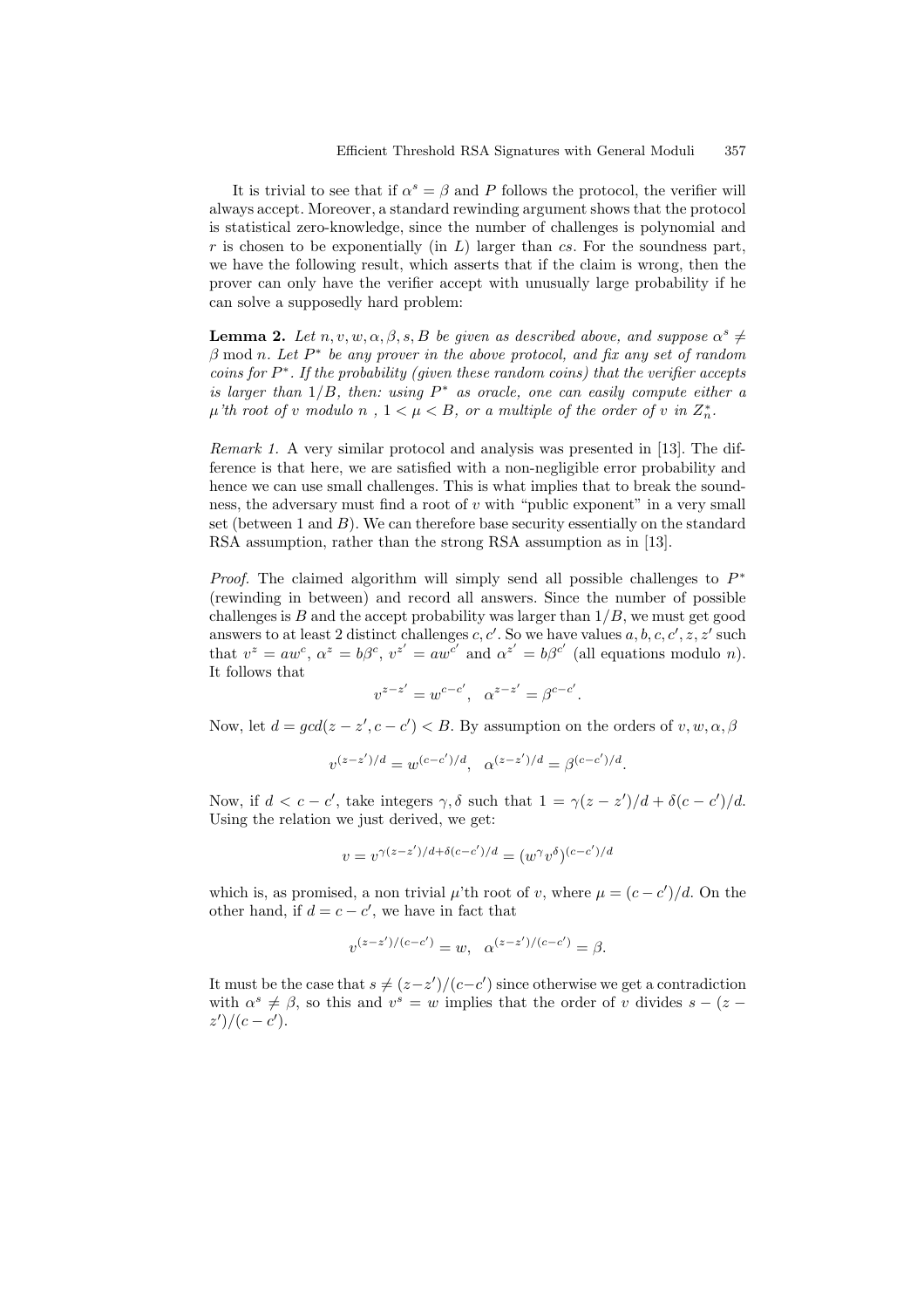#### 4.3 Signing a Message

We can now describe how the threshold RSA scheme will work. We give first a basic version, which we later show how to modify to get a more practical scheme or to reduce the necessary assumptions.

- When a client requests that message  $x = H(M)$  be signed, server i will compute a signature share as  $x_i = x^{2\Delta s_i} \text{ mod } n$ .
- $-$  The server then proves that  $x_i$  is correct. This proof will consist of proving in ZK that the discrete log of  $x_i^2$  base  $x^4$  equals the discrete log of  $v_i$  base  $v$ (namely  $\Delta s_i$ ), although the proof will have a non-negligible error probability. For this we may use the auxiliary protocol given above, with parameters  $n, B = 3t^2, v, w = v_i, \alpha = x^4 \mod n, \beta = x_i^2 \mod n$  and  $s = \Delta s_i$ . It is easy to see that with our choices of  $n, v$ , this will satisfy the conditions we stated for the auxiliary protocol.
- The client now attempts to find a  $t + 1$ -subset of signature shares with accepted proofs that leads to the correct signature being computed, i.e., we use the  $Extended - Combine$  from the previous section. Concretely, let S be a  $t + 1$ -subset of the indices 1, ..., l, and define interpolation coefficients

$$
\lambda_{0,j}^S = \varDelta \prod_{i \in S \setminus \{j\}} \frac{i}{i-j}
$$

These are integers, and we have  $d\Delta = f(0)\Delta = \sum_{j \in S} \lambda_{0,j}^S s_j$ . If for all signature shares in  $S$ , it is indeed the case that server's claim about  $x_i$  is true, i.e.,  $(x^4)^{\Delta s_i} = x_i^2 \text{ mod } n$ , then we can compute

$$
\omega = \prod_{j \in S} x_j^{2\lambda_{0,j}^S} = x^{4\Delta^2 d} \bmod n
$$

- Note that  $\omega^e = x^{4\Delta^2} \mod n$ . But since e is prime to  $4\Delta^2$ , we can take integers a, b such that  $a4\Delta^2 + be = 1$ . It now follows easily that  $y = \omega^a x^b \mod n$  is the desired RSA signature, provided the subset we tried consisted of correct signature shares. If the signature does not verify, we try the next subset.

We base the security on the following assumptions. First a variant of the standard RSA assumption:

Conjecture 1. Let a k-bit RSA modulus  $n$  and  $t$  chosen as described above be given, and let  $w \in Z_n^*$  be uniformly chosen. Given this input, any probabilistic polynomial time algorithm computes a  $\mu$ 'th root of w mod n, where  $1 < \mu < 3t^2$ , with negligible probability (in  $k$ ).

The only difference to standard RSA is that the public exponent is not fixed to a single value but must be in a small given set. This is in contrast to the strong RSA assumption, where the adversary can choose an arbitrary public exponent.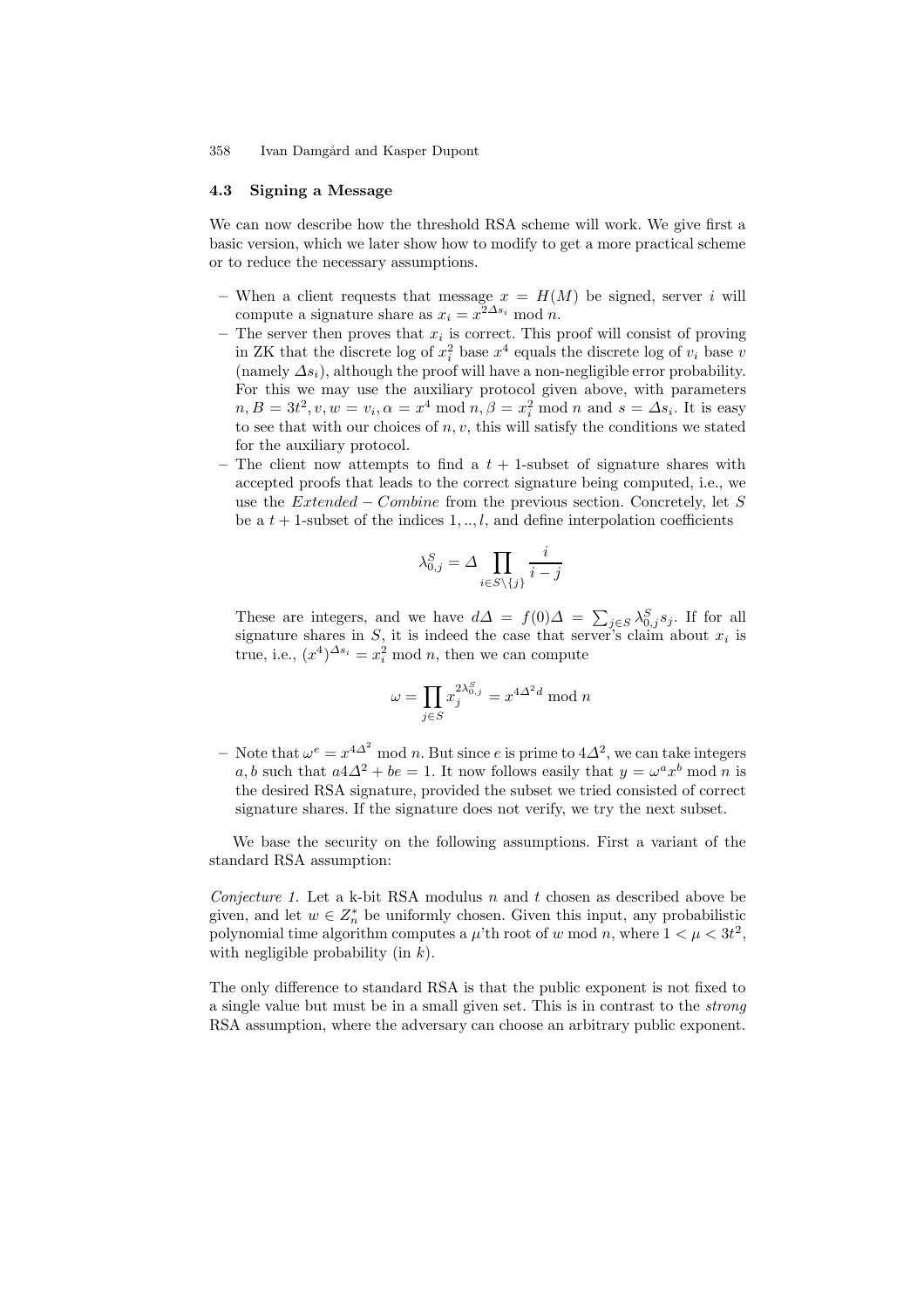Conjecture 2. Let  $n, e, t$  be chosen as described above be given and let  $w \in Z_n^*$ be uniformly chosen. Suppose an oracle is also given that on input message M will return y such that  $y^e = H(M) \text{ mod } n$ . Given this input and oracle, any probabilistic polynomial time algorithm computes a  $\mu$ 'th root of w mod n, where  $1 < \mu < 3t^2$ , with negligible probability.

The second assumption is clearly at least as strong as the first, but they may well be equivalent, namely if access to the e'th root oracle does not help to compute  $\mu$ 'th roots. This seems reasonable since e is by assumption prime to any allowed  $\mu$ -value, and the adversary cannot even choose freely the numbers on which  $e$ 'th roots are computed. Indeed, if we model H as a (full domain)random oracle, the assumptions are provably equivalent since then, using standard tricks, the e'th root oracle is easy to implement without knowing the factors of  $n$ .

The basic variant of the threshold RSA scheme that we already presented can be proved secure under Conjecture 2. Before doing this, we need two auxiliary lemmas:

**Lemma 3.** Let  $n, e$ , distributed as the honest dealer chooses them, be given. Furthermore, let w, a random square in  $Z_n^*$  be given. Based on this, the information the adversary learns from the honest dealer initially can be simulated efficiently with a statistically close distribution, and with  $v = w^e \mod n$ .

*Proof.* Note that the information seen by the adversary is  $n, e, v$ , the shares of corrupted players, and the public verification values  $v_i$  of all players.

We begin by setting  $v = w^e \mod n$ , and so we have  $w = v^d \mod n$ . Without loss of generality, assume the adversary corrupts the first  $t$  players. Perform now a sharing of an arbitrary value  $d'$  (say,  $d' = 1$ ) according to the algorithm used by the dealer, and let  $s_1, ..., s_t$  be the shares for the corrupted players resulting from this. By the privacy of the secret sharing, this is statistically close to the distribution resulting from sharing the correct  $d$ . Hence, except with negligible probability, there exists a polynomial  $f(x)$  of degree at most t and with coefficients in the correct range, such that  $f(0) = d$  and  $f(i) = s_i$ ,  $i = 1...t$ . So we have  $w = v^d = v^{f(0)} \mod n$ . Define  $S = \{0, 1, ..., t\}$ . Recall that we earlier defined  $\lambda_{i,j}^S$ , the standard Lagrange interpolation coefficients multiplied by  $\Delta$ . We can now compute, for honest plyer  $i$ :

$$
w \cdot \prod_{j=1}^{t} (v^{s_j})^{\lambda_{i,j}^S} = \prod_{j=0}^{t} (v^{f(j)})^{\lambda_{i,j}^S} = v^{\Delta f(i)}
$$

which is by definition exactly the public verification values that results for honest players when the dealer chooses  $f(x)$  for the sharing of d. We can therefore output  $n, e, s_1, ..., s_t, v, v^{\Delta f(1)}, ..., v^{\Delta f(l)}.$ 

Lemma 4. Assume we are given a set of values distributed by the honest dealer to the adversary, i.e.,  $n, e, v, v_1, v_2, ..., v_l$  and the  $s_i$ 's sent to the corrupt servers. Let also a message M, and the signature  $H(M)^d \mod n$  be given. Based on this, the contributions from honest servers in the protocol where M is signed can be simulated efficiently with the correct distribution.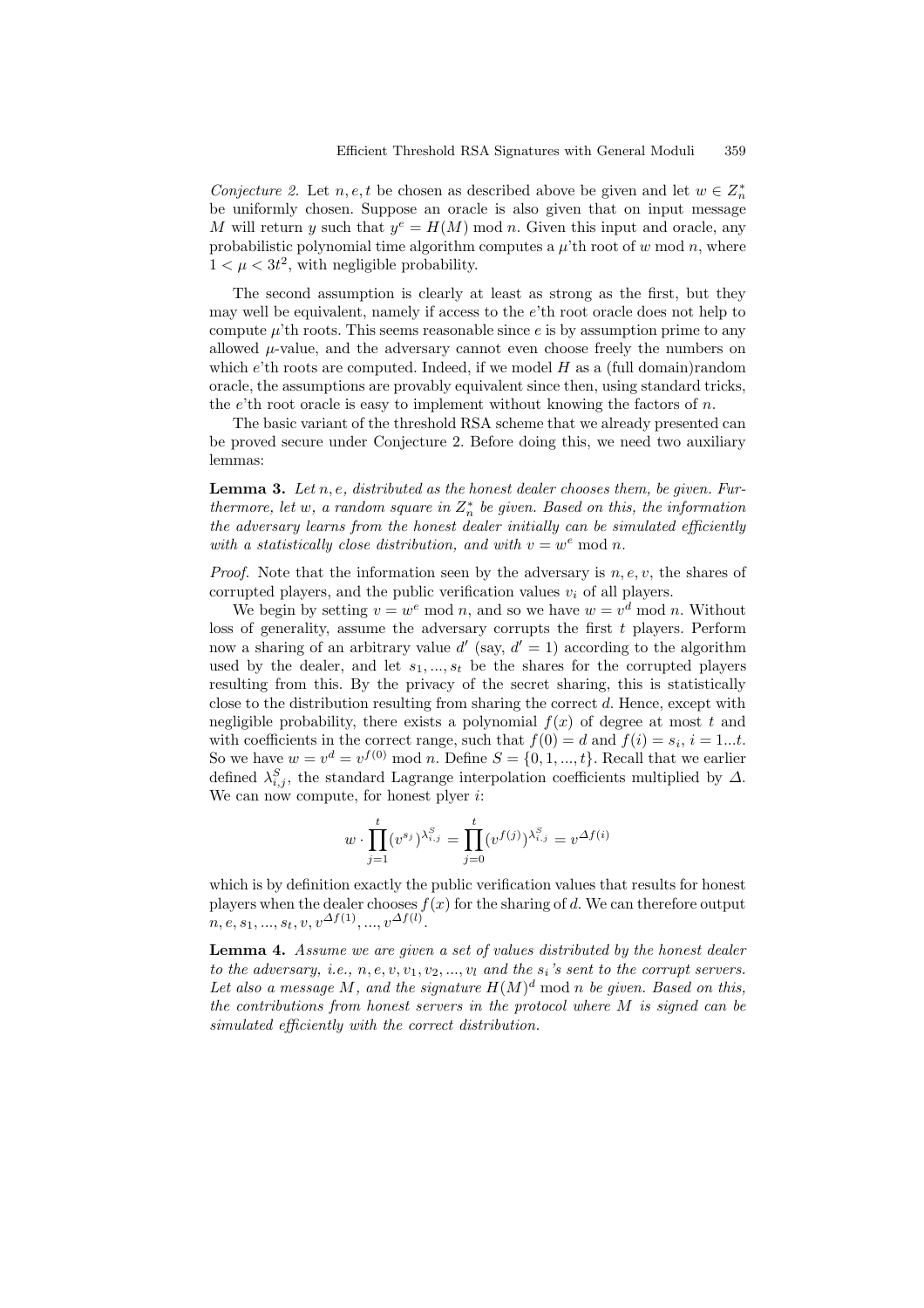*Proof.* Let  $f(x)$  be the polynomial used by the dealer to share d. Since we are given  $H(M)^d = H(M)^{f(0)}$  mod n, and we know the shares of corrupted players, we can compute what we need by interpolation "in the exponent" similarly to the proof of the previous lemma. Assume without loss of generality that the first t players are corrupt. We then compute, for honest player  $i$ :

$$
\prod_{j=0}^t (H(M)^{f(j)})^{\lambda_{i,j}^S} = H(M)^{\Delta f(i)}
$$

which is by definition the signature share contributed by this player.

**Theorem 1.** The threshold RSA scheme defined in this section is secure under Conjecture 2 and assuming the underlying RSA signature scheme is chosen message attack secure. In the random oracle model, we can replace Conjecture 2 by Conjecture 1.

Proof. We will show that if there exists an adversary A that breaks the above threshold RSA scheme, there exists an expected poly-time adversary  $A'$  that either breaks the underlying RSA signature scheme under a chosen message attack, or contradicts Conjecture 2.

Our claimed adversary  $A'$  will be given just public key  $n, e$  and access to an e'th root oracle, or equivalently, a chosen message attack on the underlying signature scheme. Then  $A'$  will start a copy of  $A$ , choose w as a random square modulo  $n$  and run the simulation from Lemma 3 and in this way produce values  $v, v_i$  for everyone, and  $s_i$  for those t servers A wanted to corrupt.

When A wants to have some x signed,  $A'$  uses the chosen message attack to get a signature on x, uses Lemma 4 to compute the  $x_i$  of honest servers and the zero-knowledge property to simulate their proofs. Note that if the client is corrupt, this involves simulating the proofs of honest servers where A acts as verifier. If the client is honest,  $A'$  just executes the normal client algorithm. In this way,  $A'$  simulates an entire execution of  $A$  and outputs whatever  $A$  outputs.

Note that to break the threshold scheme, A must either violate robustness or unforgeability. Since  $A'$  does a statistically close simulation of  $A'$ 's attack, either event happens with essentially the same probability in  $A$ 's execution as in real life.

Assume first that A violates robustness. Since the client by definition keeps going until it finds a correct signature (and eventually it will always succeed), A can only violate this property by creating a situation whete the expected time spent by the client is larger than specified. By Lemma 1, this can only happen, if at least one incorrect signature share is accepted with probability larger than  $1/ct^2$ , which is  $1/3t^2$  in this particular case. By Lemma 2, this implies that either that we can find a  $\mu$ 'th root of v where  $1 < \mu < 3t^2$ , and hence of w since  $w = v<sup>e</sup>$  mod *n* and *e* is guaranteed to be prime to  $\mu$ . Or we can find a multiple of the order of v and hence of w. Note that instead of choosing  $w$ ,  $A'$  could take a random input and use this as  $w$ . Such an input will be a square with large probability  $(1/4)$ . Hence, in the first case, we can directly break Conjecture 2,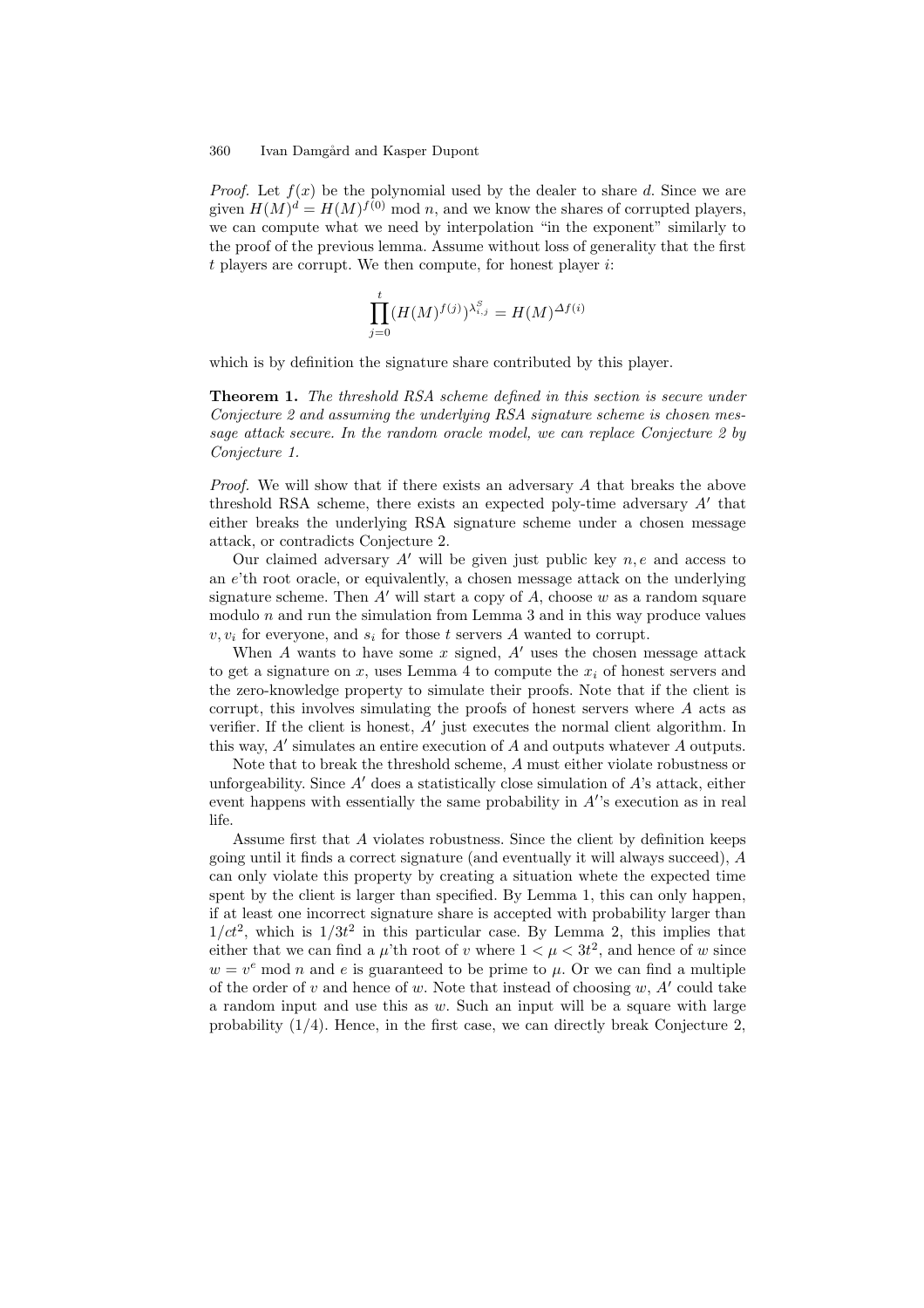in the second case we note that ability to find the order of random elements in  $Z_n^*$  implies we can factor n using a well known reduction, and so we can in particular break Conjecture 2.

Now, assume A violates unforgeability and not robustness. This clearly means that  $A'$  runs in expected polynomial time, and produces with non-negligible probability a new message with valid signature. Since  $A'$  runs only with access to a chosen message attack on the underlying signature scheme, we have broken this scheme.

#### 4.4 An "Optimistic" Variant

We show how to modify the basic scheme so it becomes more efficient and also non-interactive in case the severs behave correctly, which in a practical scenario is likely to be the case almost all the time.

The client will send requests to the servers to sign  $x$ . Each server returns  $x_i, a_i$  where  $a_i$  is the first message in the proof of correctness for  $x_i$ . Moreover, the randomness used in computing  $a_i$  is computed by applying a pseudorandom function on x. That is, the random coins are computed as  $\phi_{K_i}(x)$  where  $K_i$ is a secret key server i stores together with its secret share  $s_i$ , and  $\phi$ .( $\cdot$ ) is a pseudorandom function (say, built from AES encryption). The client tries to compute the signature, assuming all servers sent correct  $x_i$ 's. If it fails, it sends requests to the servers for proofs that the  $x_i$ 's were correct, including  $x, x_i$ and challenge  $e$  in the request to server  $i$ . The servers can verify that indeed  $x_i = x^{2\Delta s_i}$  mod n, and if so, recompute  $a_i$  using the pseudorandom function. The proofs can then be completed exactly as in the original scheme.

Note that servers do not need to remember anything from the intial request to sign x, the proof can be conducted only from the public data,  $x, x_i$  and the private values  $s_i, K_i$ . This idea can also be used with the two variants given below.

#### 4.5 A variant based on reduced assumptions

In this subsection, we present a variant that can be proved secure, only from Conjecture 1, without relying on random oracles. It is less efficient than the basic one, but only by a constant factor. We only sketch the solution informally.

The idea is to use 2 RSA moduli  $n, n'$ , chosen independently but of the same form as in previous sections. The public exponent  $e$  is defined w.r.t.  $n$ , the secret key is shared as before, and signature shares are still computed as  $x_i = x^{2\Delta^2 s_i} \text{ mod } n.$ 

The change applies to the way in which we verify the signature shares. We generate a public key modulo  $n'$  for the integer commitment scheme of [6], i.e.,  $h, g \in Z_{n'}^*$ , such that h is random square modulo  $n'$  and  $g = h^z \mod n'$  for secret z. Then the verification key  $v_i$  is a commitment to  $s_i$  under public key  $n', g, h$ , i.e.,  $v_i = g^{s_i} h^{r_i} \mod n'$  for random  $r_i$  of suitable size, given to server *i* initially. This commitment scheme is unconditionally hiding, and is binding relative to the RSA assumption.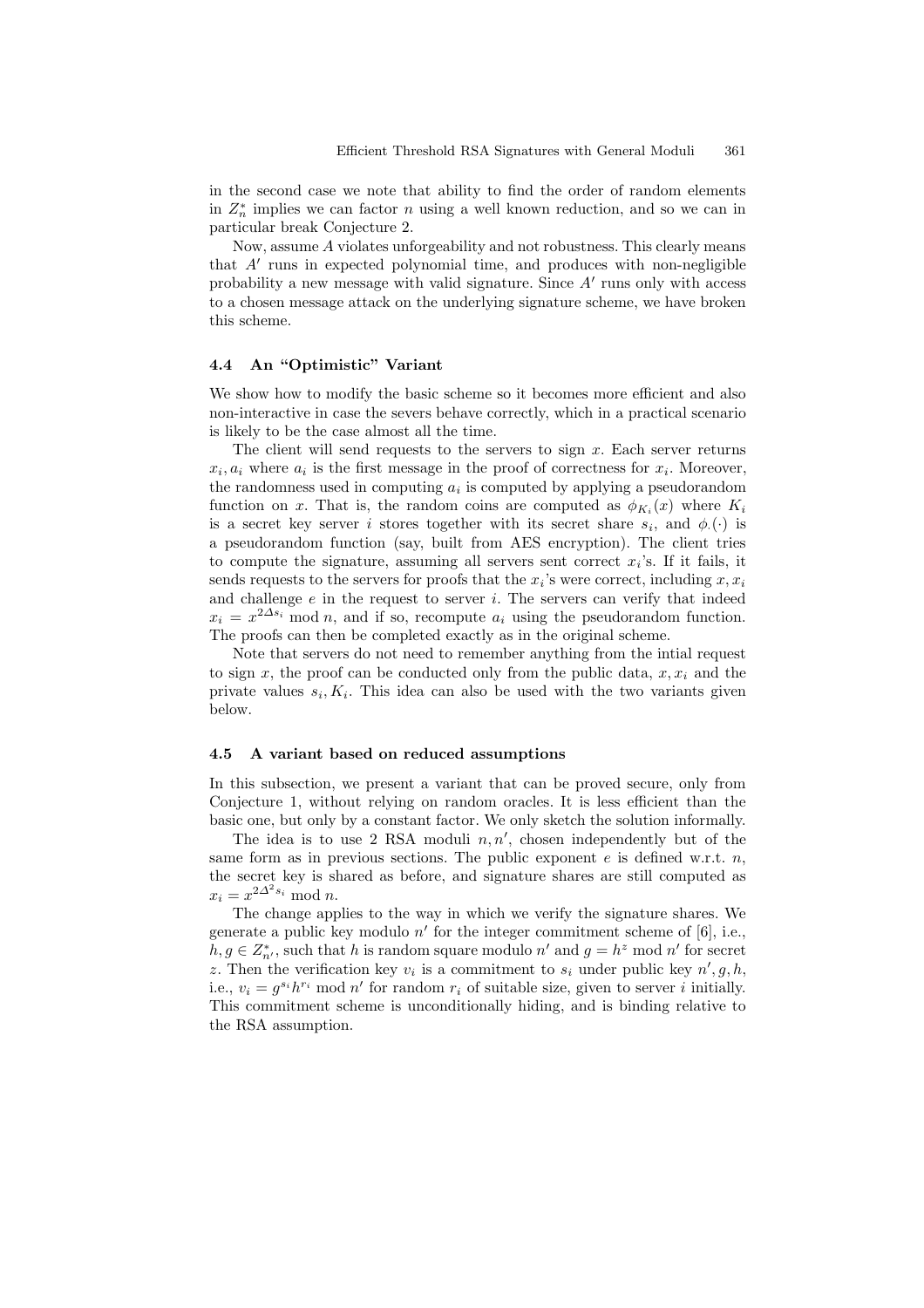Note that since commitments are always random elements in the group generated by h (no matter the value committed to) it is easy to simulate the  $v_i$ 's without knowing the  $s_i$ 's. Therefore results analogous to Lemmas 3,4 also hold in this scenario.

Now, in [6], a protocol of the standard 3-move form is presented for proving knowledge of how to open a commitment. An easy modification of this protocol also allows proving that the contents of a commitment is the same as a given discrete log, for instance the one defined by input x and a signature share  $x_i$ .

Soudness of this protocol is proved in [6] relative to the strong RSA assumption. However, in our scenario, we can make do with a larger error probability, in particular, challenges for this protocol are chosen between 0 and B. Therefore, the proof of soundness from [6] now works relative to Conjecture 1 (w.r.t  $n'$ ). We can therefore prove security of this new scheme following the same strategy as for the basic one. In particular, if we are given an adversary that breaks robustness, this implies we can break Conjecture 1 w.r.t.  $n'$ , assuming we are given an oracle that generates signatures w.r.t.  $n$ . But we can then do a reduction that it takes  $n'$  as input, generates n with known factors, and does the generation of secret exponent and secret shares itself. This means that requests to sign messages can be handled without any oracle access, and so security follows from Conjecture 1 alone.

#### 4.6 A variant using any RSA modulus

The basic scheme imposes some restrictions on the RSA moduli that can be used. In this section we describe a variant that can use a completely arbitrary RSA modulus and can be proved secure assuming only that the underlying RSA signature scheme is secure.

This is done using the basic scheme we already described, with only one difference: in the proofs of correctness of a signature share, we use the auxiliary protocol from Section 4.2 with a 1-bit challenge, instead of choosing it in [0..B[. The protocol is then repeated in parallel  $\log B$  times (where we choose as before  $B = 3t^2$ , and t is the number of corruptible servers). More precisely, given  $x_i$ that is to be verified against  $x, v, v_i$ , the server starts  $\log B$  copies of the auxiliary protocol, sends the initial messages  $a_i^{(1)},...,a_i^{(\log B)}$ , the client sends a random log B-bit challenge  $b_1, ..., b_{\log B}$  and the server answers this, using  $b_j$  as challenge in the j'th instance of the protocol.

Now, if a server can answer more than one challenge, there is at least one instance j where it can answer both  $b_j = 0$  and  $b_j = 1$ . It is now trivial to see from the proof of Lemma 2 that given such answers, and if the server's claim is false, one can find a multiple of the order of  $v$ , and hence factor  $n$ , without assuming anything about the form of  $n$ , except that it is a valid RSA modulus. Hence the proof of security of this modified scheme goes through in exactly the same way as before. The only difference is that in this case we know that if the verification of the signature shares fail, the adversary can factor  $n$ , and hence also break the underlying signature scheme (in the basic scheme, we can only prove he can break Conjecture 2). We obtain: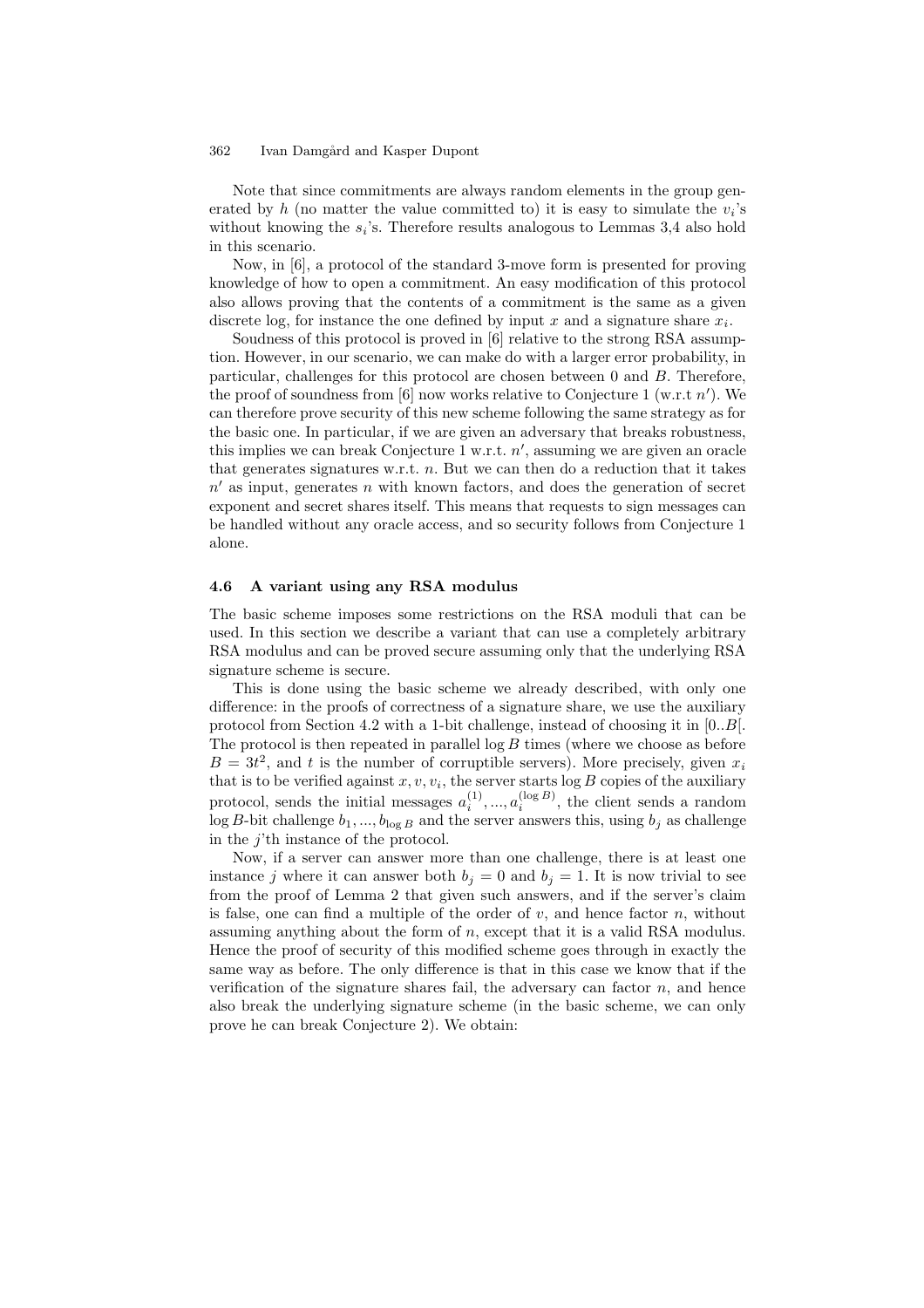**Theorem 2.** The modified threshold RSA scheme defined in this section is secure no matter how the RSA modulus is chosen, assuming the underlying RSA signature scheme is chosen message attack secure.

Note that it is not known how to use arbitrary RSA moduli for threshold RSA unless 1-bit challenge proofs are used. Furthermore, without the observations we made earlier about the required error probability, one would need to repeat the 1-bit challenge protocol enough times to make the error probability be negligible, e.g., k repetitions where k is the security parameter. Being able able to do with  $\log B = \log 3 + 2 \log t$  iterations will be a significant advantage in most practical cases.

## 5 General applications of the main idea

Let us try to generalize the basic idea from this paper to other threshold cryptosystems or signature schemes. Let the input be  $x$ , and suppose server  $i$  contributes string  $x_i$  that hopefully enables decryption or signing of  $x$ . We will assume that we have  $t + 1$  honest servers and at most t corrupt ones. Suppose finally that the servers prove interactively that each  $x_i$  is correct, that the soundness error for these proofs satisfy the bound stated in Lemma 1, and that from any set of  $t + 1$  correct contributions, we can easily decrypt or sign x.

Lemma 1 now guarantees us that we can compute the correct output efficiently, by searching exhaustively through all  $t + 1$ -subsets of the accepted contributions; assuming, however, that we can recognize the correct subset when we get to it during the exhaustive search.

For a signature scheme, this is easy because we can tentatively assume that the subset is correct, attempt to produce a signature, and verify the output value using the public verification key. The same is true for most RSA encryption schemes, namely those that map a message m to some number  $y(m, r) \in Z_n$ where  $r$  denotes some random coins chosen internally by the decryption process, *n* is the modulus, and where the ciphertext is  $x = y(m, r)^e \mod n$ . In such a case, each guess at a subset will produce a candidate value for  $y(m, e)$  which can be checked by verifying the relation  $x = y(m, r)^e \mod n$ .

For a probabilistic encryption scheme such as El-Gamal, however, the situation is less clear. The problem is that for El Gamal and related encryption schemes, one cannot easily check whether a given plaintext is contained in a given ciphertext. Simply encrypting the suggested plaintext  $m$  under the public key most likely results in a ciphertext different from  $x$  even if  $m$  was the correct answer.

However, if  $t < l/3$  where l is the total number of servers, there is an alternative way to recognize the set of correct contributions: for threshold El-Gamal, like for most threshold cryptosystems, we have for a correct contribution  $x_j$ that  $x_j = x^{s_j}$  where  $s_j$  is a secret exponent held by server i, and where in fact  $s_i = f(i)$  where f is a polynomial of degree at most t over some finite field, typically  $GF(q)$  for a prime q in case of threshold El-Gamal encryption.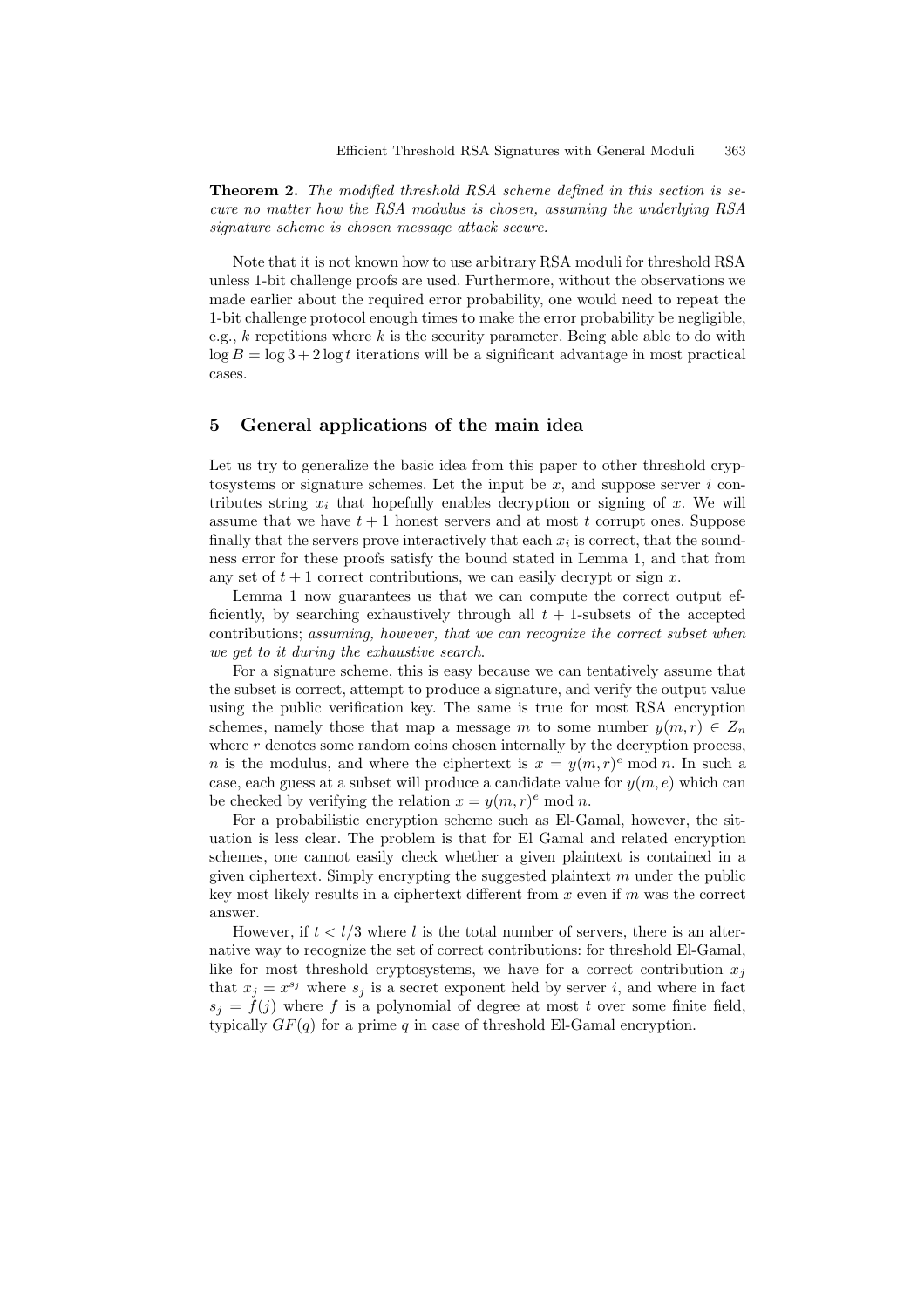Now, by the assumption  $t < l/3$  we have in the worst case t incorrect contributions and  $2t + 1$  correct ones. Some of the incorrect contributions will be discarded by the proofs of correctness, and among the remaining ones, we can search for a subset of  $2t + 1$  values  $x_j$ , such that all  $x_j$ 's in the subset are of form  $x_j = x^{f'(j)}$  for a polynomial f' of degree at most t. This can be verified by Lagrange interpolation: assume without loss of generality that  ${x_i | i = 1...2t+1}$ is the set we are checking. Then, for  $i > t + 1$ , and any polynomial f' of degree at most t, we have  $f'(i) = \sum_{j=1}^{t+1} \alpha_{i,j} f'(j)$  for fixed and public coefficients  $\alpha_{i,j}$ . We can therefore verify for all  $i = t+2, ..., 2t+1$  that  $x_i = \prod_{j=1}^{t+1} x_j^{\alpha_{i,j}}$ . Assuming this verifies for all  $i = t + 2, ..., 2t + 1$ , we know that the subset is of the required form. It is now easy to see that since  $t < l/3$ , the polynomial  $f'$  we implicitly define here must agree with the polynomial f defined by the honest players in at least t+1 points, hence  $f = f'$  and therefore the plaintext suggested by this subset is correct.

For this situation, we can do a computation similar to the one for Lemma 1. We obtain that is this case, the expected number of subsets to test is in  $O(1)$  if the soundness error of the correctness proofs is at most  $1/ct^2$  where  $c > 3$ .

# References

- 1. Algesheimer, Camenisch and Shoup: Efficient computations modulo a shared secret with applications to generation of shared safe-prime products, proc. of Crypto 2002.
- 2. D. Boneh and M. Franklin Efficient generation of shared RSA keys, Proc. of Crypto' 97, Springer-Verlag LNCS series, nr. 1233.
- 3. R. Canetti, Security and Composition of Multiparty Cryptographic Protocols, Journal of Cryptology, vol.13, 2000. On-line version at http://philby.ucsd.edu/cryptolib/1998/98-18.html.
- 4. R.Canetti, A unified framework for analyzing security of protocols , Cryptology Eprint archive 2000/67, http://eprint.iacr.org/2000/067.ps
- 5. Cramer and Damgård: Secret-Key Zero-Knowledge, Proc. of TCC 2003, Springer Verlag LNCS.
- 6. Damgård and Fujisaki: A statistically hiding integer commitment scheme based on groups with hidden order, proc. of AsiaCrypt 2002.
- 7. Damgård and Jurik: A Generalization and some Applications of Paillier's Probabilistic Public-key System, to appear in Public Key Cryptography 2001.
- 8. Damgård and Koprowski: Practical threshold RSA signatures without a trusted dealer, Proc. of EuroCrypt 2001.
- 9. Alfredo De Santis, Yvo Desmedt, Yair Frankel, Moti Yung: How to share a function securely, STOC 1994: 522-533
- 10. Yair Frankel, Peter Gemmell, Philip D. MacKenzie and Moti Yung Optimal-Resilience Proactive Public-Key Cryptosystems Proc. of FOCS 97.
- 11. Yair Frankel, Philip D. MacKenzie and Moti Yung Robust Efficient Distributed RSA-Key Generation, Proc. of STOC 98.
- 12. P. Fouque, G. Poupard, J. Stern: Sharing Decryption in the Context of Voting or Lotteries, Proceedings of Financial Crypto 2000.
- 13. E. Fujisaki and E. Okamoto: Statistical Zero-Knowledge Protocols to prove Modular Polynomial Relations, proc. of Crypto 97, Springer Verlag LNCS series 1294.